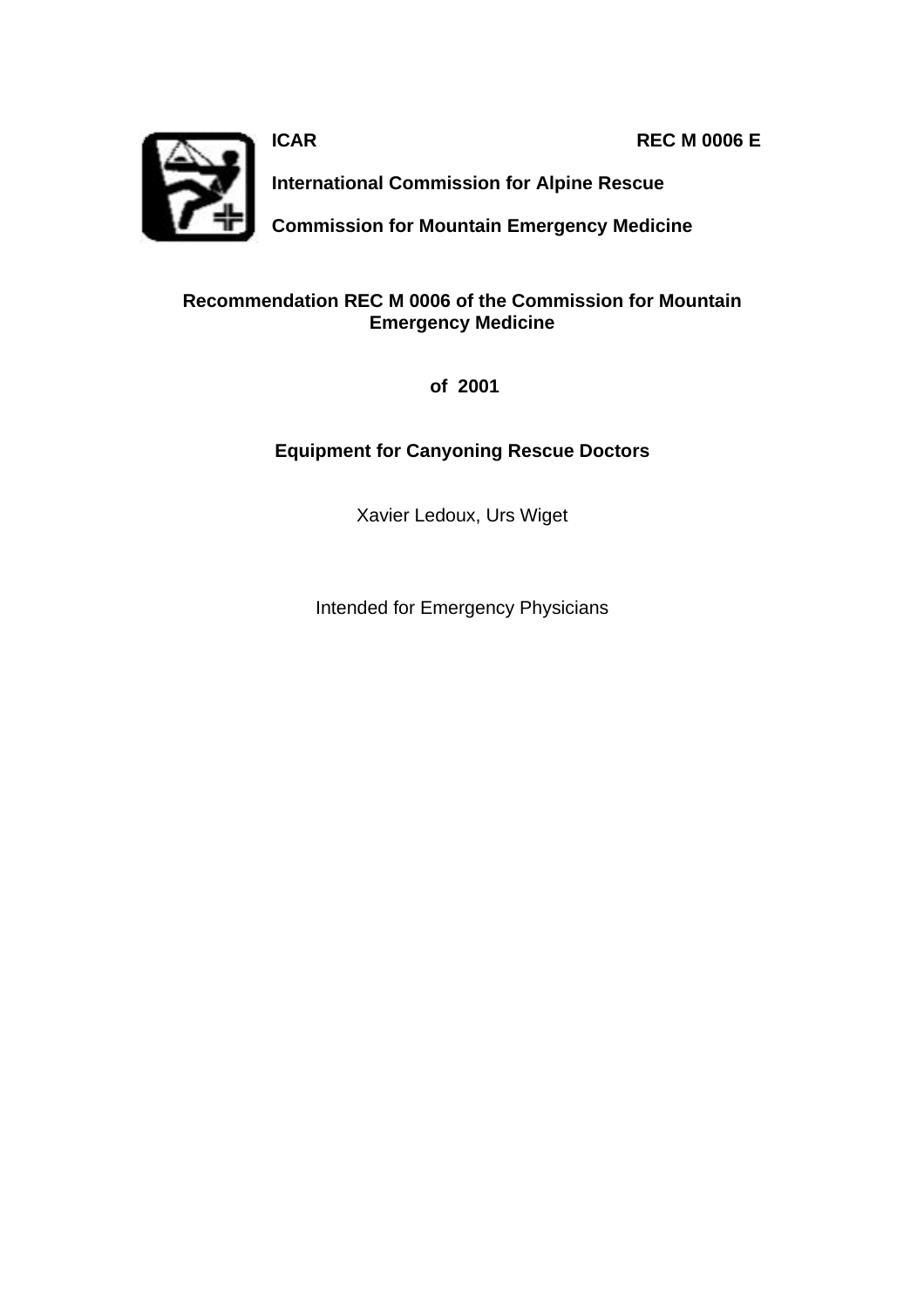## *Preamble:*

Canyoning rescue takes place in a very hostile environment. Any doctor who undertakes canyoning rescue requires very good physical fitness, a good knowledge of canyoning, especially rope techniques, and the ability to work in difficult conditions in the water. The doctor may have to spend a long time swimming or static in water and can become cold very quickly.

A canyoning accident can rapidly become very serious because of the combination of water and cold. The doctor may commonly be faced with a patient who will die during the rescue, no matter what is done.

# *Equipment*

*Equipment kept in specific canyoning bags with positive buoyancy. Equipment* 

*must be kept dry in special containers. Sterile equipment must be kept in* 

*sealed individual plastic bags and changed regularly.*

Waterproof torch with spare batteries

Intubation and ventilation materials. (See IKAR recommendation on Intubation and Ventilation in the field, 1999)

Ventilation bag connected by wide tube 1.5m long with interposed bacterial filter

Manual suction apparatus with stiff tube aspirator (e.g.Res-q-vac or Vitalograph)

Gastric catheter, to empty stomach in near drowning

Nasopharyngeal airway

Equipment for neck stabilisation (Formal collar or improvised)

Splinting and immobilisation equipment - 4 SAM™ splints, consider Scotchcast™

Bandages - Elastic bandages are best. Adhesive tape does not work

Temperature measurement: Tympanic thermometer is best available

(Electronic thermometers are not reliable at low temperatures and infra – red – type measurements of the tympan are not accurate)

Drugs

Antibiotics iv: (e.g. Metronidazole, Rocephine) (risk of contamination of wounds by river water)

Adrenaline

Steroids ( Treatment of spinal injury)

Analgesics - Local anaesthesia (nerve blocks) may be useful

Fluid replacement 1 litre of "Amidone"

Scissors or scalpel blades

Syringes I-V cannulas and I-V giving sets.